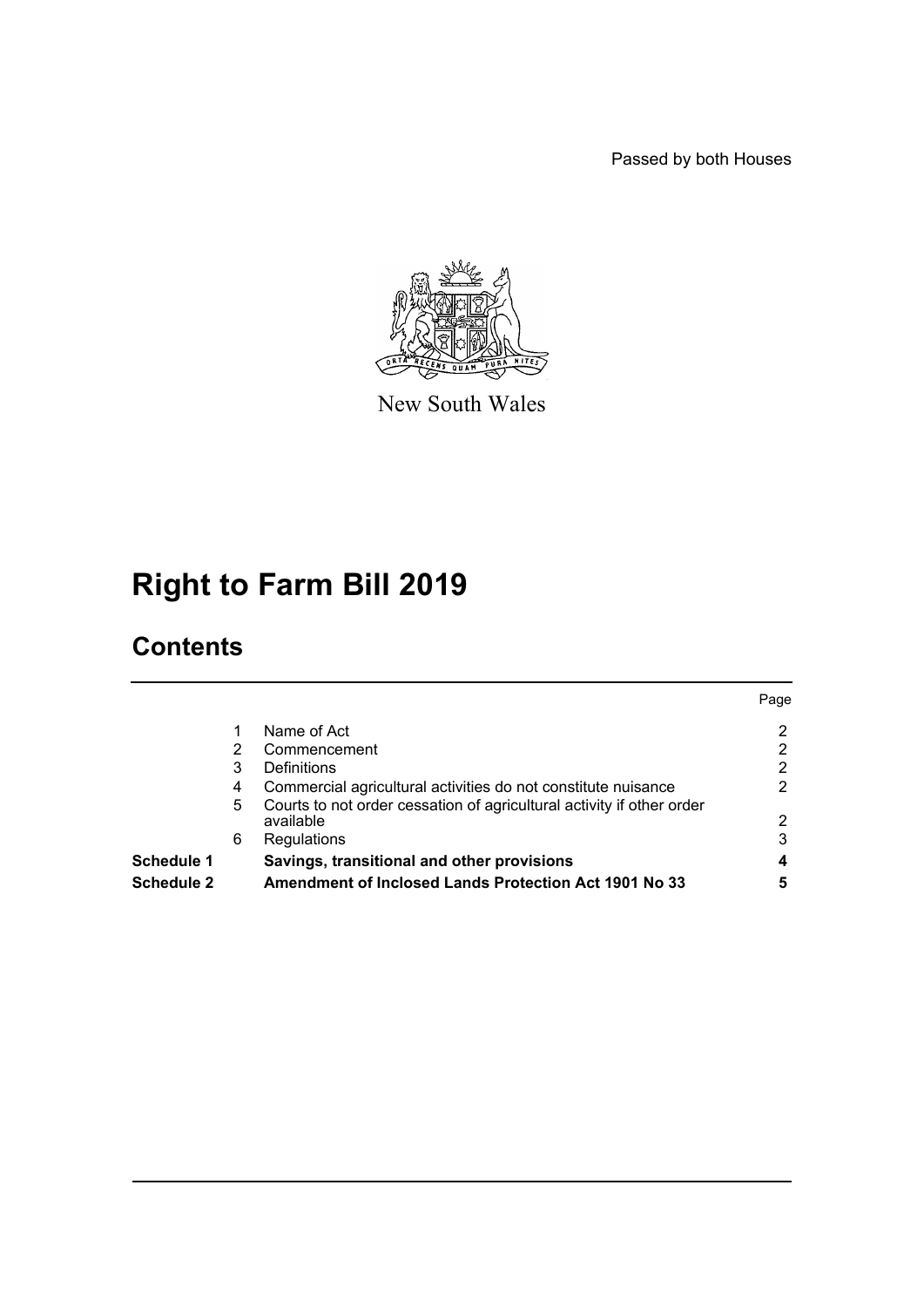*I certify that this public bill, which originated in the Legislative Assembly, has finally passed the Legislative Council and the Legislative Assembly of New South Wales.*

> *Clerk of the Legislative Assembly. Legislative Assembly, Sydney,* , 2019



New South Wales

## **Right to Farm Bill 2019**

Act No , 2019

An Act to provide for matters relating to farm trespass and the defence of agricultural enterprises; and for other purposes.

*I have examined this bill and find it to correspond in all respects with the bill as finally passed by both Houses.*

*Assistant Speaker of the Legislative Assembly.*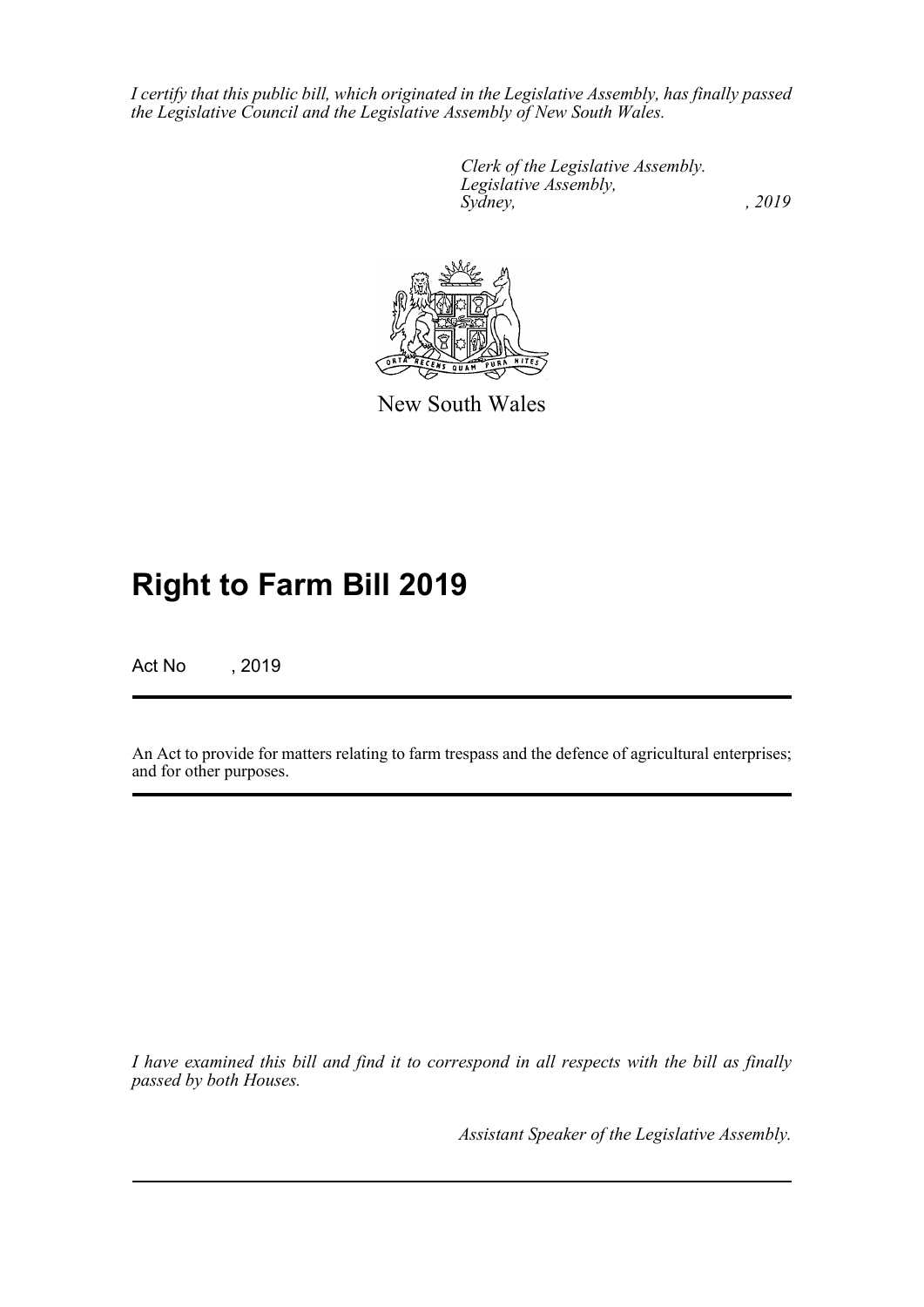### <span id="page-2-0"></span>**The Legislature of New South Wales enacts—**

#### **1 Name of Act**

This Act is the *Right to Farm Act 2019*.

### <span id="page-2-1"></span>**2 Commencement**

This Act commences on the date of assent to this Act.

### <span id="page-2-2"></span>**3 Definitions**

(1) In this Act—

*agricultural activity* means an activity carried out for, or in connection with, agriculture.

*agriculture* includes aquaculture and forestry.

*commercial agricultural activity* means an activity carried out for or in connection with a primary production business within the meaning of the *Income Tax Assessment Act 1997* of the Commonwealth.

**Note.** The *Interpretation Act 1987* contains definitions and other provisions that affect the interpretation and application of this Act.

(2) Notes included in this Act do not form part of this Act.

### <span id="page-2-3"></span>**4 Commercial agricultural activities do not constitute nuisance**

No action lies in respect of nuisance by reason only of the carrying out of any of the following activities if the activity is carried out lawfully and not negligently and that type of activity has been carried out on the land for at least 12 months—

- (a) a commercial agricultural activity,
- (b) an activity carried out for the purposes of any of the following—
	- (i) any business or undertaking in which cattle, poultry, pigs, goats, horses, sheep or other livestock are kept or bred for commercial purposes (for example, a dairy, saleyard or feedlot),
	- (ii) a business or undertaking for the commercial production of products derived from the slaughter of animals (including poultry) or the processing of skins or wool of animals, including abattoirs, knackeries, tanneries, woolscours and rendering plants,
	- (iii) a business or undertaking for forestry (including timber mills) or aquaculture,
	- (iv) a show or competition involving livestock (including a rodeo).

#### <span id="page-2-4"></span>**5 Courts to not order cessation of agricultural activity if other order available**

- (1) This section applies if in proceedings a court finds that a commercial agricultural activity carried out by a party to the proceedings constitutes a nuisance.
- (2) The court must not order the complete cessation of the commercial agricultural activity if the court is satisfied that it could make an order that would permit the continuation of the activity in a manner—
	- (a) that is managed, modified or reduced, and
	- (b) consistent with an efficient and commercially viable agricultural operation, and
	- (c) unlikely to significantly disturb the other party to the proceedings.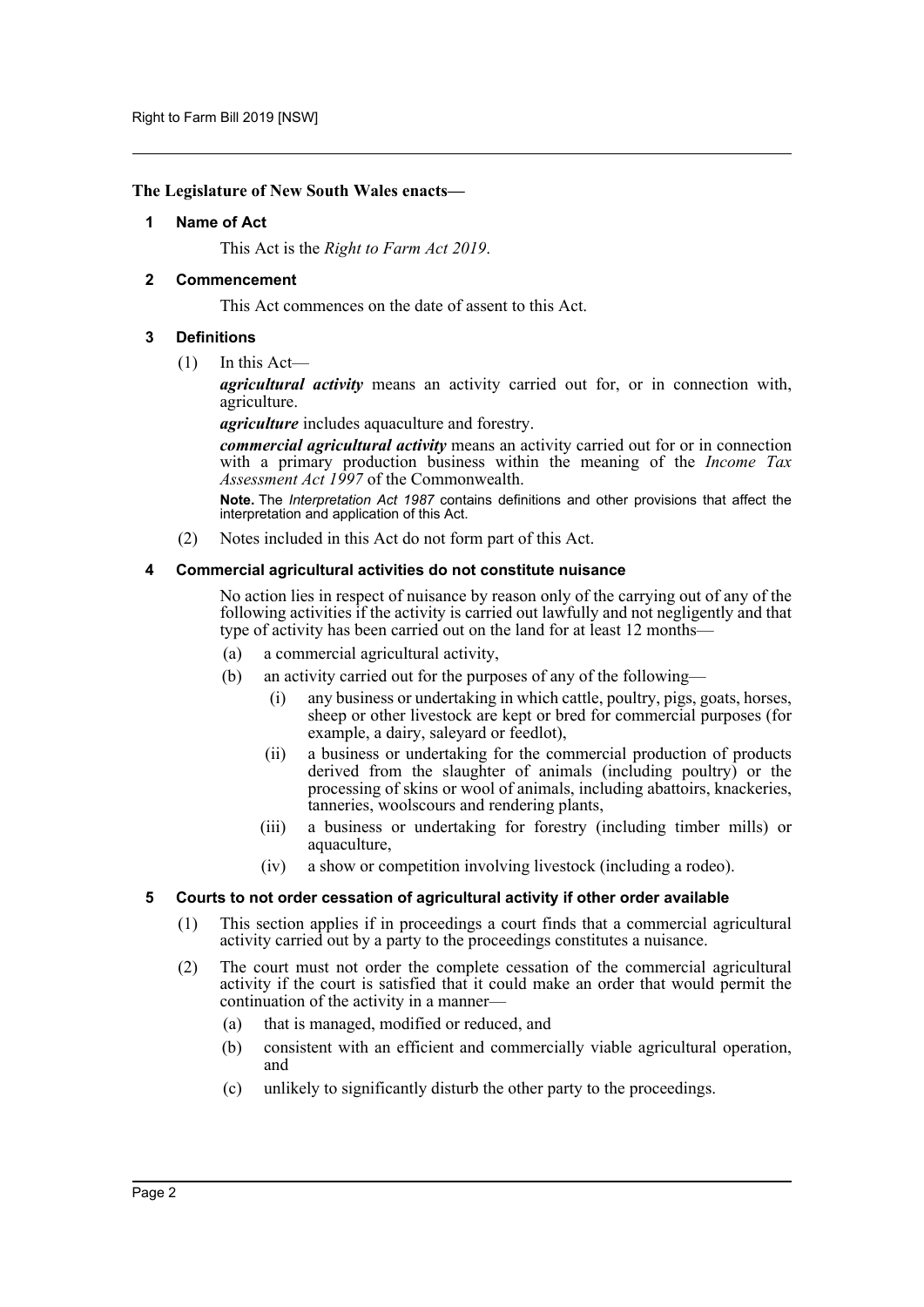(3) Subsection (2) does not limit or otherwise prejudice the power of a court to make any other order it thinks fit in respect of the nuisance, including an order as to damages or costs.

### <span id="page-3-0"></span>**6 Regulations**

The Governor may make regulations, not inconsistent with this Act, for or with respect to any matter that by this Act is required or permitted to be prescribed or that is necessary or convenient to be prescribed for carrying out or giving effect to this Act.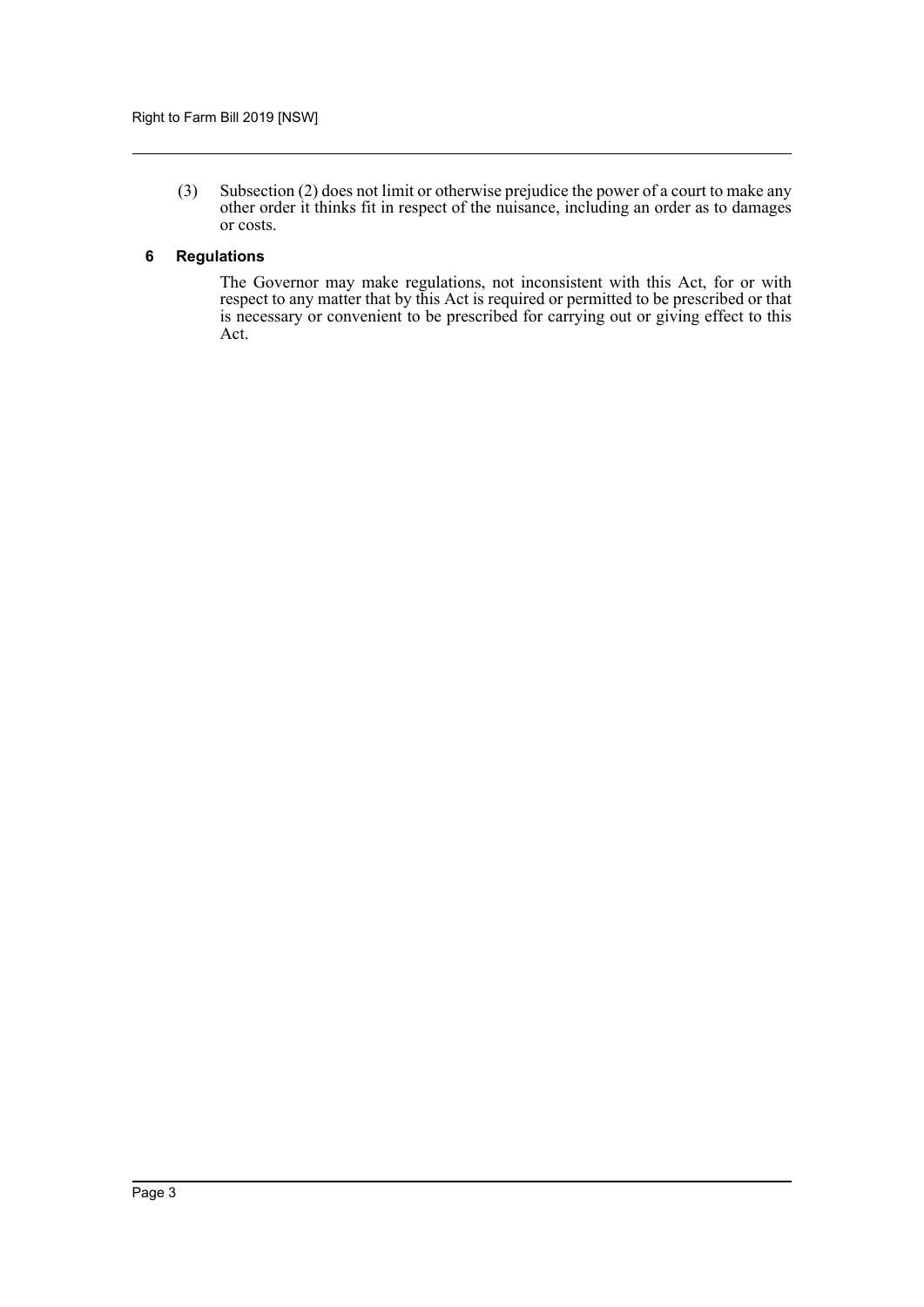### <span id="page-4-0"></span>**Schedule 1 Savings, transitional and other provisions**

### **Part 1 Provisions consequent on enactment of this Act**

### **1 Regulations**

- (1) A regulation (a *transitional regulation*) may make provision about a matter for which—
	- (a) it is necessary to make provision to allow or facilitate the doing of any thing to achieve the transition to the operation of this Act, and
	- (b) this Act does not make provision or sufficient provision.
- (2) A transitional regulation may have retrospective operation to a day not earlier than the commencement of this Act.
- (3) A transitional regulation must declare it is a transitional regulation.
- (4) This clause and any transitional regulations expire 2 years after the commencement of this Act.

### **2 Existing proceedings**

Sections 4 and 5 do not apply to proceedings commenced before the commencement of this Act.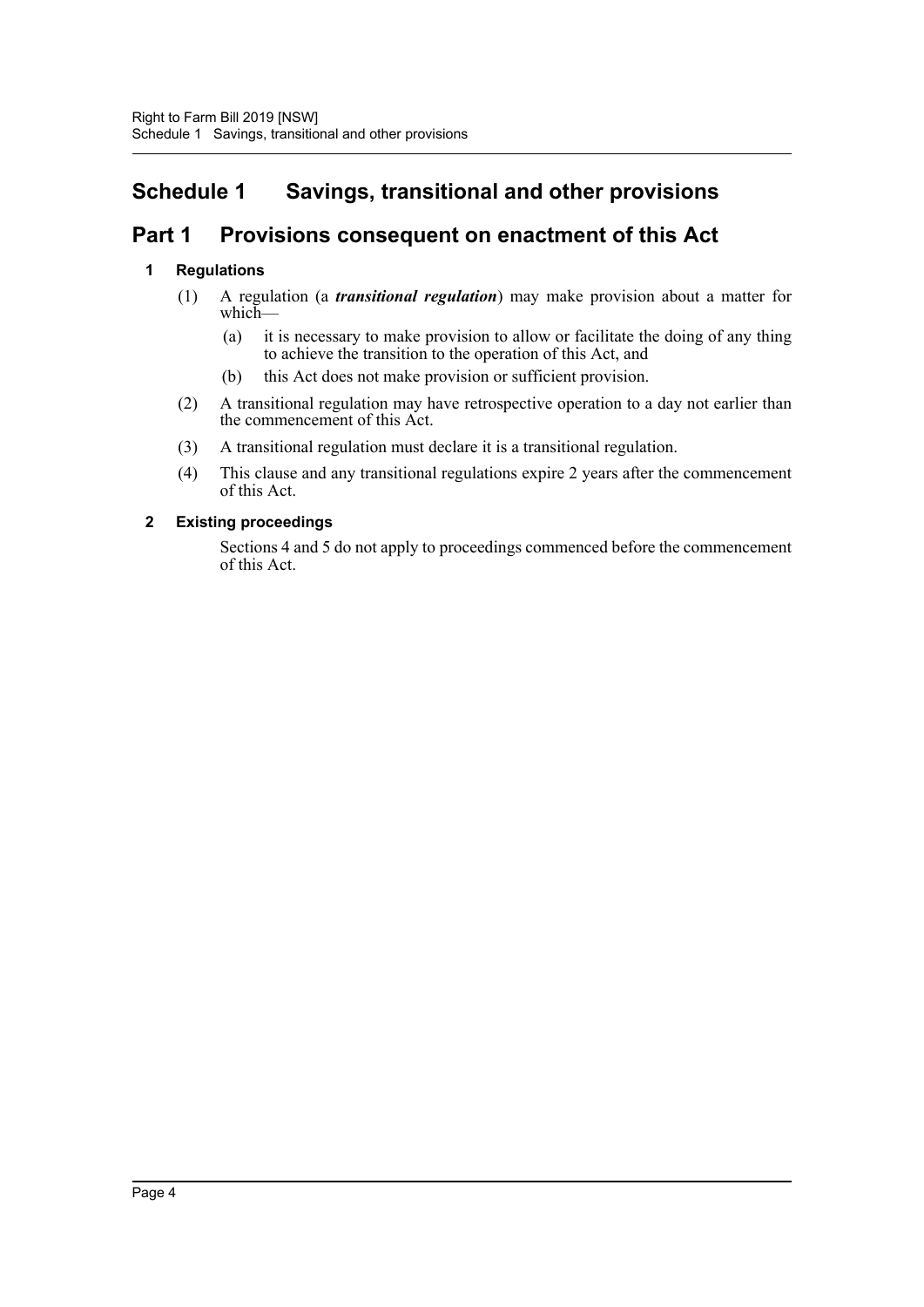### <span id="page-5-0"></span>**Schedule 2 Amendment of Inclosed Lands Protection Act 1901 No 33**

### **[1] Section 3 Definitions**

Insert in alphabetical order in section 3(1)—

*agricultural land* means inclosed lands on which any of the following businesses or undertakings are carried on—

- (a) a farm, being any business or undertaking for agricultural purposes (including an orchard, market garden, mushroom farm, vineyard, plant nursery or turf farm),
- (b) any other business or undertaking in which cattle, poultry, pigs, goats, horses, sheep or other livestock are kept or bred for commercial purposes (for example, a dairy, saleyard or feedlot),
- (c) a business or undertaking for the commercial production of products derived from the slaughter of animals (including poultry) or the processing of skins or wool of animals, including abattoirs, knackeries, tanneries, woolscours and rendering plants,
- (d) a business or undertaking for forestry (including timber mills) or aquaculture.

### **[2] Section 4B(1)(h) and (i)**

Insert at the end of section  $4B(1)(g)$ —

, or

- (h) damages property on agricultural land, or
- (i) wilfully or negligently releases any livestock.

### **[3] Section 4B(1)**

Omit the penalty. Insert instead—

Maximum penalty—

- (a) for an offence that occurs on agricultural land—
	- (i) 120 penalty units or imprisonment for 12 months, or both, or
	- (ii) 200 penalty units or imprisonment for 3 years, or both if—
		- (A) the offender was accompanied by 2 or more persons when the offence occurred, or
			- (B) the aggravating circumstances were those set out in subsection  $(1)(\bar{b})$ , or
- (b) for an offence that occurs on land other than agricultural land—50 penalty units.

### **[4] Section 4C**

Insert after section 4B—

### **4C Direct, incite, counsel, procure, commission or induce aggravated unlawful entry**

A person must not direct, incite, counsel, procure, commission or induce the commission, on agricultural land, of an offence against section 4B.

Maximum penalty—100 penalty units or imprisonment for 12 months, or both.